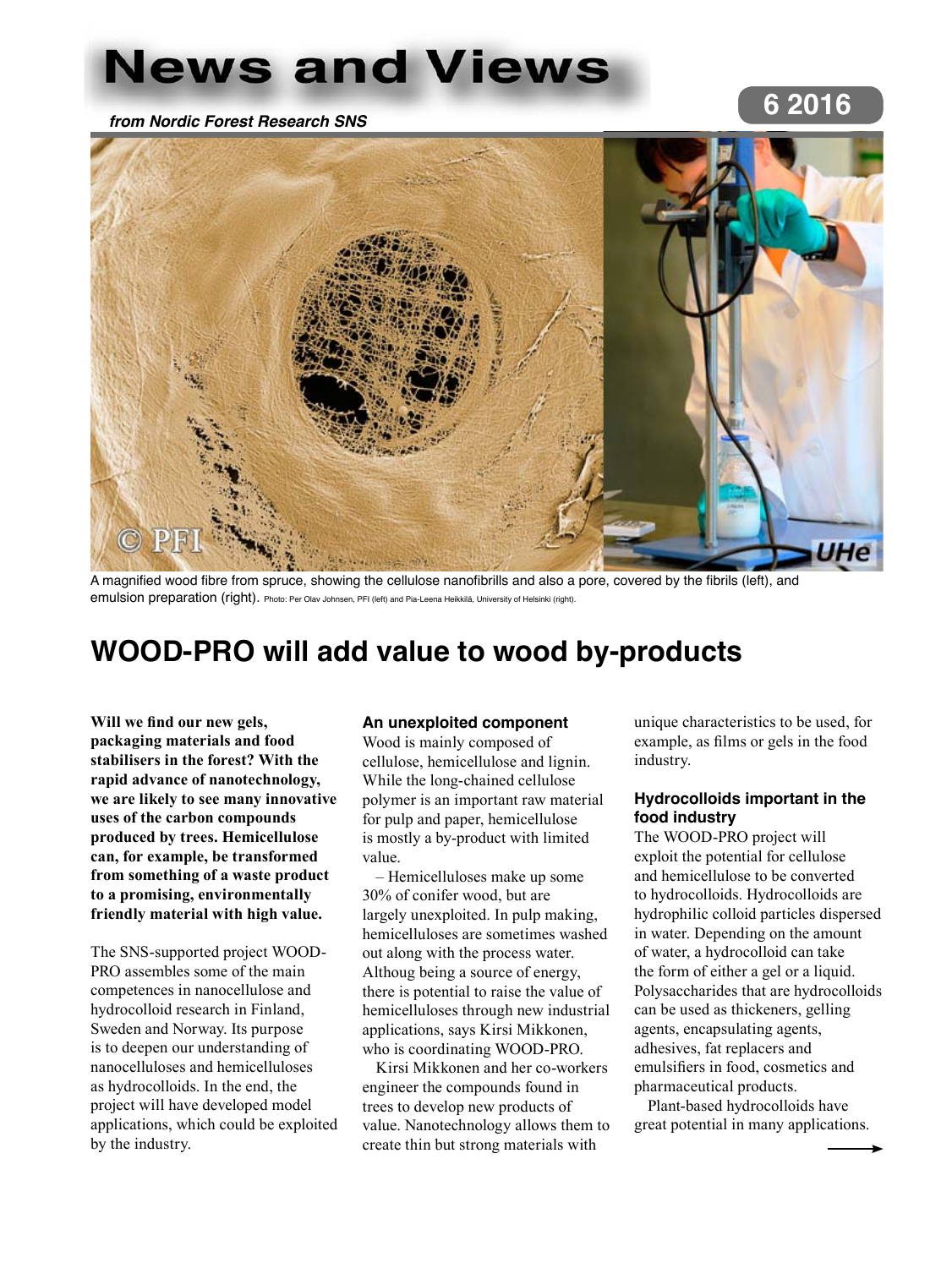Currently, the food industry is an important target, in which hydrocolloids are used to stabilise dairy products, replace fat and make beverages more cloudy.

– We have for example shown that galactoglucomannan, the main hemicellulose in softwood, is an efficient emulsifier and stabiliser of oil in water, and that it can prevent oxidation of lipids in emulsions. This is a remarkable advance for food applications. Currently, several other food additives are used to obtain the desired physical and chemical stability. These will be further developed in the project, says Kirsi Mikkonen.

#### **Are wood nanofibres different?**

The project will start with preparing emulsions and gels, the properties of which will be carefully evaluated. The most suitable candidates will be selected for the preparation of emulgels, in which the emulsion is gelated to form an elastic network of hydrocolloids, which can surround, for example, oil droplets.

The project will continue with testing selected nanocelluloses and hemicelluloses under varying conditions such as different pH levels and temperatures. The long-term stability will be tested under selected storage conditions. Finally, the project will develop model applications, such as food pastes, dressings, and beverages.

Kirsi Mikkonen is curious to learn more about the functioning of nanocelluloses and hemicelluloses.

– For example, Luleå Technical University has previously shown that nanocellulose from vegetable sources is re-dispersible even after drying. This is not the case of nanocellulose from wood, and the project will investigate the reason for this difference. Do vegetable nanofibres have surface characteristics that wood nanofibres lack, she asks?

#### **Biorefineries**

The development of biorefineries has potential to revolutionise the manufacturing of new advanced products of the forest industry. New methods make it possible to separate and isolate the wood components into pure fractions.

– The techniques for the preparation of nanocelluloses and the isolation of hemicelluloses from wood or pulp already exist, but it depends on the application potential whether their recovery is worthy of industrial investments, she says.

Once the technique is ready and the industry is prepared to invest, she thinks that there is great potential to use more constituents of trees.

– We are experiencing decreased consumption of printing paper, and this has created a need for new types of industrial processes utilising all components of wood, she says.



#### **About WOOD-PRO**

- "Valorization of **WOOD** biorefinery **PRO**ducts into novel functional hydrocolloids" runs over the period 2016-2018 with funding amounting to 500 000 SEK/year from SNS.
- WOOD-PRO is a cooperation between University of Helsinki, Luleå University of Technology and Paper and Fibre Research Institute (Norway) in collaboration with Åbo Akademi University, BLN Woods Ltd, the Natural Resources Institute Finland (Luke) and Stora Enso.

*Coordinator and contact: Docent Kirsi S. Mikkonen, University of Helsinki, kirsi.s.mikkonen@helsinki.fi*



Nanocellulose hydrogel. Photo: Kristiina Oksman.

#### **About polysaccharides**

Wood consists of long carbon chains, **polysaccharides**, which make up the wood fibres and give it its strength.

**Cellulose** forms the major part of the wood, amounting to over 40%. Cellulose consists of linear chains of several hundred to many thousands of glucose units, and is likely the most abundant organic polymer on Earth.

**Hemicelluloses** are the secondmost abundant polysaccharides in wood, making up some 30% of conifer wood and somewhat less in deciduous trees. Hemicelluloses are shorter polysaccharide chains, some 200 sugar units long. Besides glucose, hemicellulose can contain xylose, mannose, galactose and arabinose. Hemicelluloses are more randomly organized compared with cellulose and have much less strength.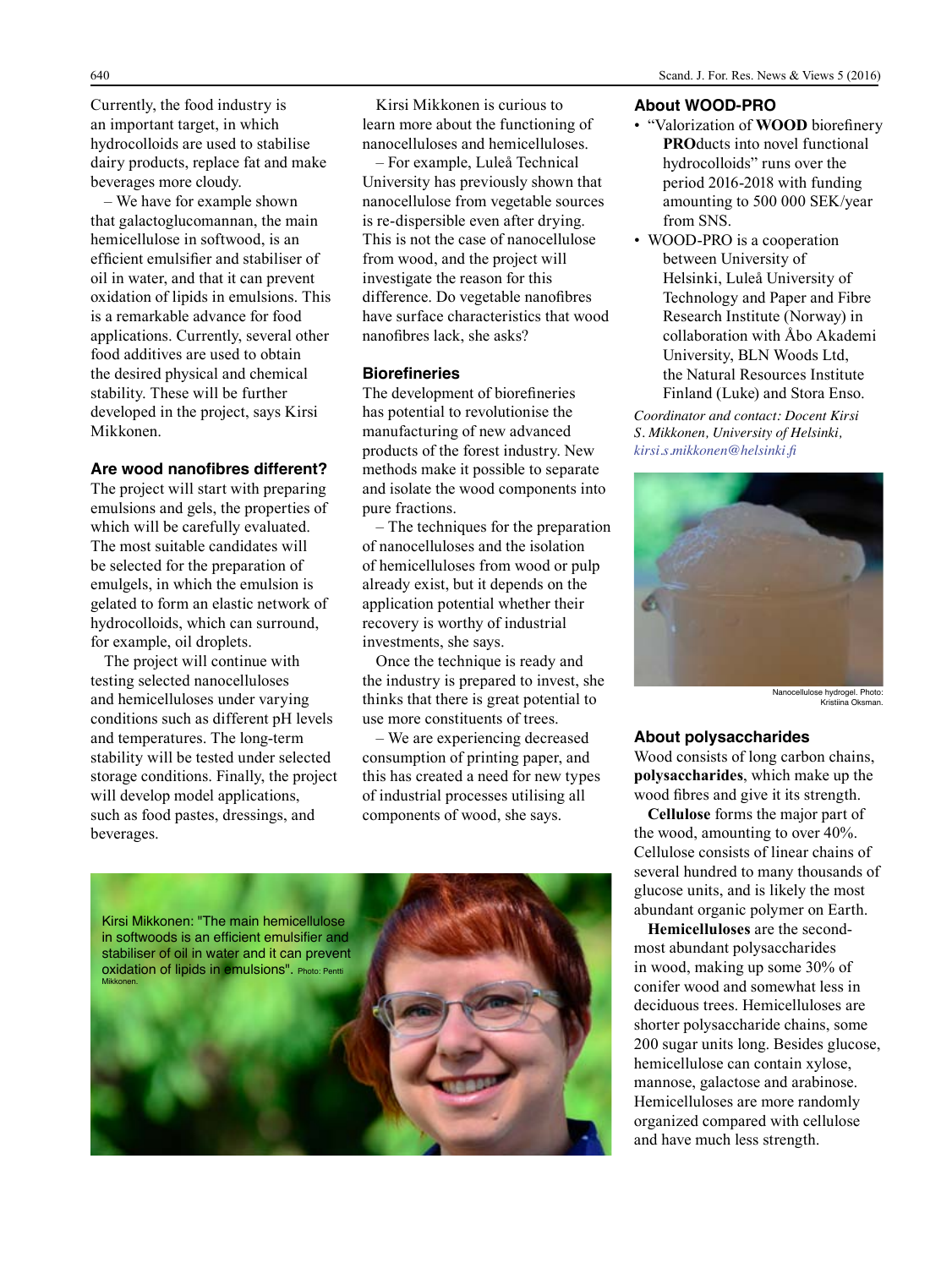

Dr. Hans Verkerk (left), Professor Gert-Jan Nabuurs (2<sup>nd</sup> from left) and Dr. Mart-Jan Schelhaas (right) are part of the team of developers and have used the EFISCEN model in their doctoral studies. Professor Timo Pukkala (2nd from right) was their SUDETVISOF. Photo: Niina Verkerk.

## **Forest resource model free for all**

**The well-established forest resource model EFISCEN is made open source and the model and source code are now free for anyone to use.** 

The European Forest Information SCENario model (EFISCEN) is a leading forest resource model to describe the structure and composition of European forest resources. EFISCEN uses national forest inventory data as its main source of input, and the model can project the development of forest resources at various scenarios. These are mainly determined by management actions, but the model can also consider changes in forest area and growth rates.

The outputs are basic forest inventory data (species, area, growing stock, volume, increment, mortality, age-structure), as well as information on harvest potential and on important forest ecosystem services. The latter may be carbon sequestration, biodiversity, recreation, or moderation of wind and fire risk.

#### **Carbon accounting**

Several European countries have relied on projections by EFISCEN (along with the G4M model) for

estimating their Forest Management Reference Levels in the context of carbon accounting rules in the Land Use, Land-Use Change and Forestry sector. These reference levels were adopted during the UNFCCC conference of parties in Cancun.

EFISCEN has also been used in the IPCC 4<sup>th</sup> assessment report on mitigation of climate change.

#### **Used for over 20 years**

The core of what is now the EFISCEN model was developed in the late 1980s for Sweden by Professor Ola Sallnäs at the Swedish University of Agricultural Sciences. The first European application of the model was carried out by the International Institute for Applied Systems Analysis (IIASA) in the early 1990s. With help from the original developers, the model was transferred to the European Forest Institute (EFI) in 1996, and given the name EFISCEN. Since then, the model has been further developed both by EFI and Alterra.

The model has thus been in use for over 20 years. Gert-Jan Nabuurs, now Professor at Wageningen University, was one of those who started EFISCEN development, and he notes:

– We have used EFISCEN in numerous studies to assess impacts of policy and management strategies and environmental change on forest resources at the national and European level.

#### **Open source**

To improve transparency and to ensure the tool can be used by the entire research community, EFISCEN has been re-implemented in Java as EFISCEN 4.1. The model and its source code are now freely available.

– Releasing EFISCEN as an open source tool increases its transparency and thereby the credibility of the results we obtain from the model. By going open source, EFISCEN is available to a larger community and we are confident this will contribute to even more innovative use and development of the model, says Dr Hans Verkerk, who has used the model in his doctoral studies and various research projects.

Open sourcing EFISCEN means that users can run the program, study and change the program in source code form, redistribute exact copies and distribute modified versions.

*The model is available from the EFISCEN webpage at http://efiscen.efi.int.*